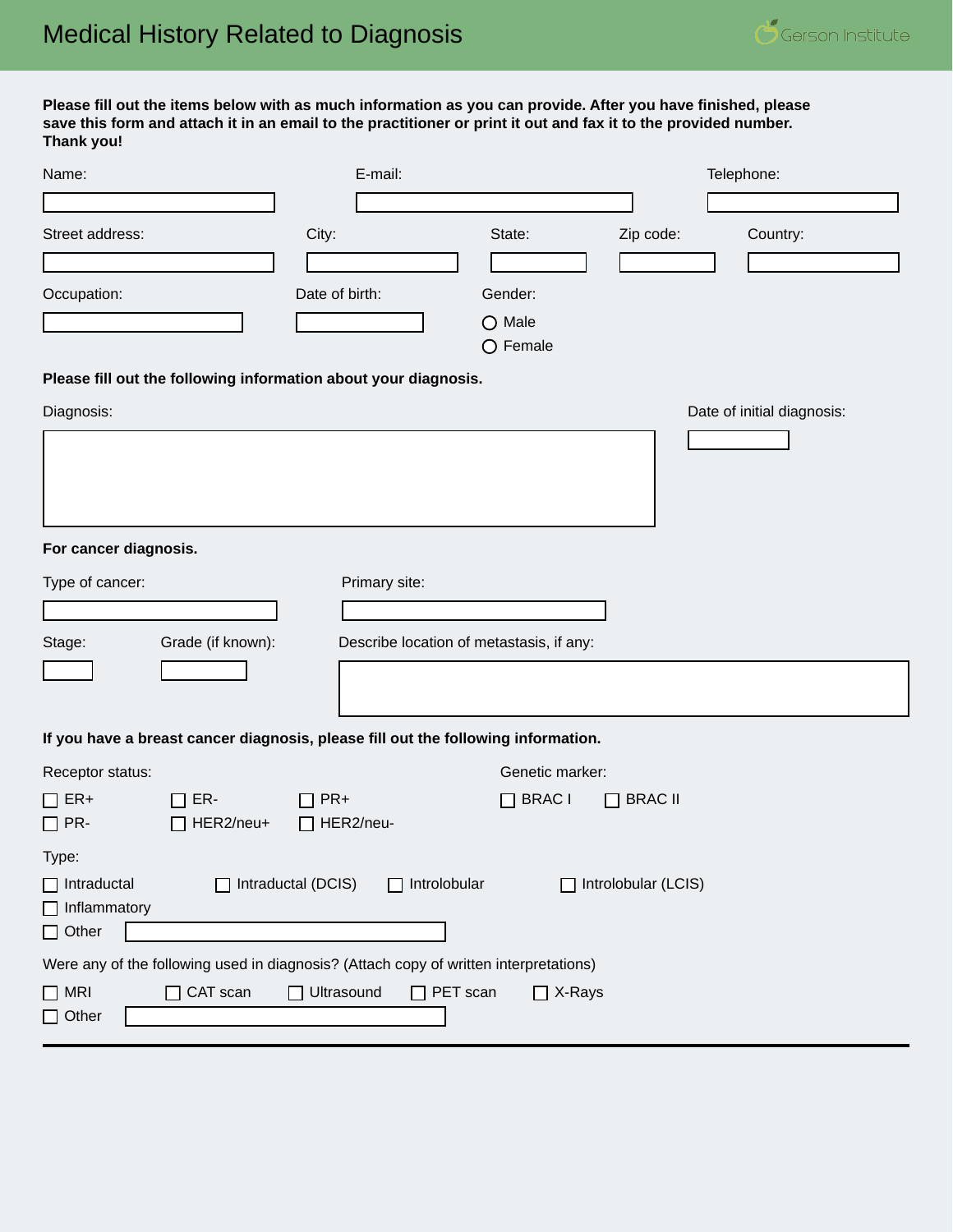**Please check any past or current treatment used for your diagnosis and fill out the additional information.**

| <b>Surgery</b>          | # of times: | Date: | Description: |
|-------------------------|-------------|-------|--------------|
| $\Box$ No<br>$\Box$ Yes |             |       |              |
| Chemotherapy            | # of times: | Date: | Description: |
| $\Box$ No<br>$\Box$ Yes |             |       |              |
| Radiation               | # of times: | Date: | Description: |
| $\Box$ No<br>$\Box$ Yes |             |       |              |
| <b>Hormone Therapy</b>  | # of times: | Date: | Description: |
| $\Box$ No<br>$\Box$ Yes |             |       |              |

Other, please explain:

Was there a recurrence after treatment?

O Yes O No

If so, please describe:

Describe treatment, if any for recurrence:

Please describe current status: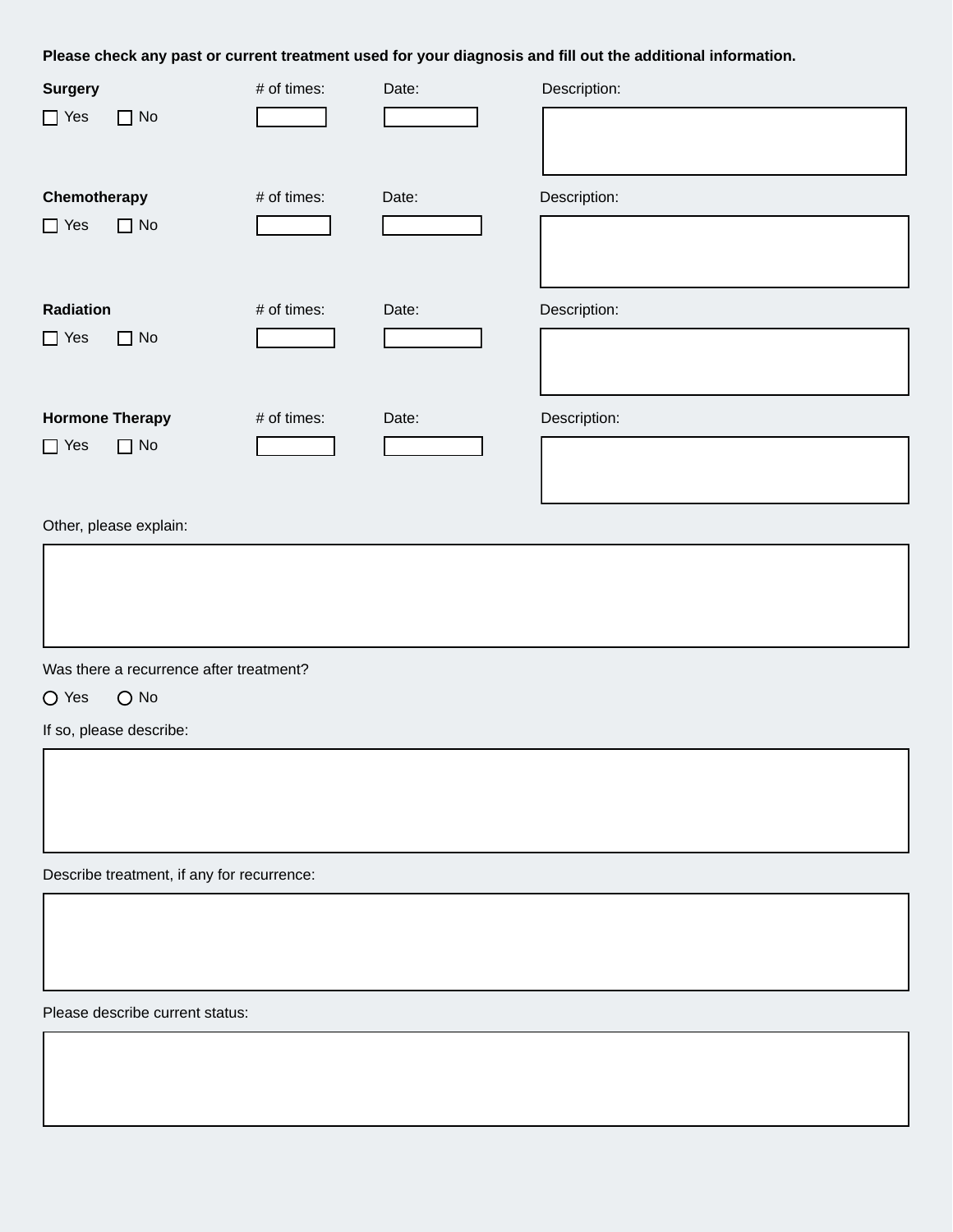#### **Please make a selection that describes your health status based on the Karnofsky Performance Scale.**

#### Description:

- O Normal, no complaints, no evidence of disease (100%)
- $\bigcirc$  Able to carry on normal activity, minor signs or symptoms of disease (90%)
- $\bigcirc$  Normal activity with effort, some signs or symptoms of disease (80%)
- Cares for self, unable to carry on normal activity or do work (70%)
- $\bigcirc$  Requires occasional assistance, but is able to care for most personal needs (60%)
- Requires considerable assistance and frequent medical care (50%)
- Disabled, requires special care and assistance (40%)
- Severely disabled, hospitalization indicated although death not imminent (30%)
- Very sick, hospitalization necessary, requires active support treatment (20%)
- Moribund, fatal processes progressing rapidly (10%)

Other health concerns. Please list in order of significance and describe treatment.

| 1.                            |                                                 | Treatment taken/date:                |                                  |       |
|-------------------------------|-------------------------------------------------|--------------------------------------|----------------------------------|-------|
|                               |                                                 |                                      |                                  |       |
| 2.                            |                                                 | Treatment taken/date:                |                                  |       |
|                               |                                                 |                                      |                                  |       |
| 3.                            |                                                 | Treatment taken/date:                |                                  |       |
|                               |                                                 |                                      |                                  |       |
| 4.                            |                                                 | Treatment taken/date:                |                                  |       |
|                               |                                                 |                                      |                                  |       |
| 5.                            |                                                 | Treatment taken/date:                |                                  |       |
|                               |                                                 |                                      |                                  |       |
| <b>Health History:</b>        |                                                 |                                      |                                  |       |
| Height:                       | Weight:                                         | Weight one year ago:                 | Maximum<br>weight:               | When? |
| Health as a child was:        |                                                 |                                      |                                  |       |
| O Good<br>$\bigcirc$ Fair     | O Poor                                          |                                      |                                  |       |
| Childhood Illnesses:          |                                                 |                                      |                                  |       |
| Scarlet fever<br>$\Box$ Mumps | $\Box$ German measles<br>$\Box$ Rheumatic fever | $\Box$ Measles<br>$\Box$ Chicken pox | Pertussis<br>Diptheria<br>$\Box$ |       |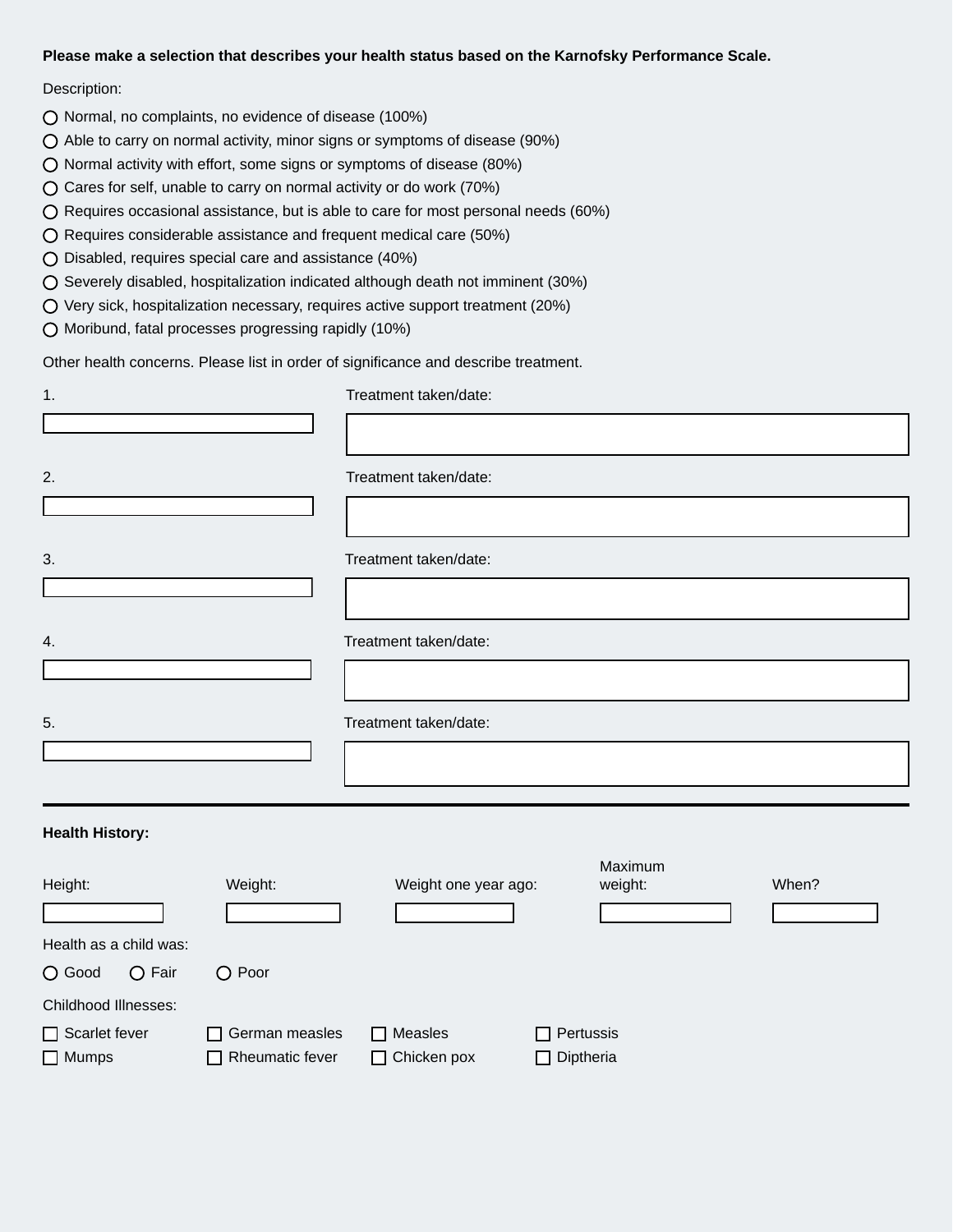Other Illnesses (past or present):

| $\Box$ Tuberculosis  | $\Box$ Asthma           | $\Box$ Osteoarthritis | $\Box$ Rheumatoid arthritis |
|----------------------|-------------------------|-----------------------|-----------------------------|
| $\Box$ Pneumonia     | $\Box$ Typhoid          | $\Box$ Tonsilitis     | □ Gonorrhea                 |
| $\Box$ Hypertension  | $\Box$ Herpes           | $\Box$ Epilepsy       | □ Diabetes                  |
| $\Box$ Hay fever     | $\Box$ Alcoholism       | $\Box$ Heart disease  | $\Box$ Hepatitis            |
| $\Box$ Mononucleosis | $\Box$ Kidney disease   | $\Box$ Stroke         | $\Box$ Glaucoma             |
| $\Box$ SLE (Lupus)   | $\Box$ Thyroid disorder | $\Box$ Infertility    | $\Box$ Lyme disease         |
| $\Box$ Depression    |                         |                       |                             |
| $\Box$ Others        |                         |                       |                             |
|                      |                         |                       |                             |

Hospitalizations (year and reason):

Surgeries (year and type):

Significant falls or injuries:

 $\Gamma$ 

Serious illnesses (year and cause):

Vaccinations (year,type, adverse reactions):

|                     | Date of last medical exam: |                                                                        | Where?          |
|---------------------|----------------------------|------------------------------------------------------------------------|-----------------|
|                     | Date of last blood test:   |                                                                        | Where?          |
| Other recent tests: |                            |                                                                        | Where and when? |
|                     |                            |                                                                        |                 |
|                     |                            | Family history. Please only indicate 'age' if family member is living. |                 |
| Mother              | Age:                       | State of health:                                                       |                 |
| Father              | Age:                       | State of health:                                                       |                 |

| Siblings | Age: | State of health: |  |
|----------|------|------------------|--|
| Children | Age: | State of health: |  |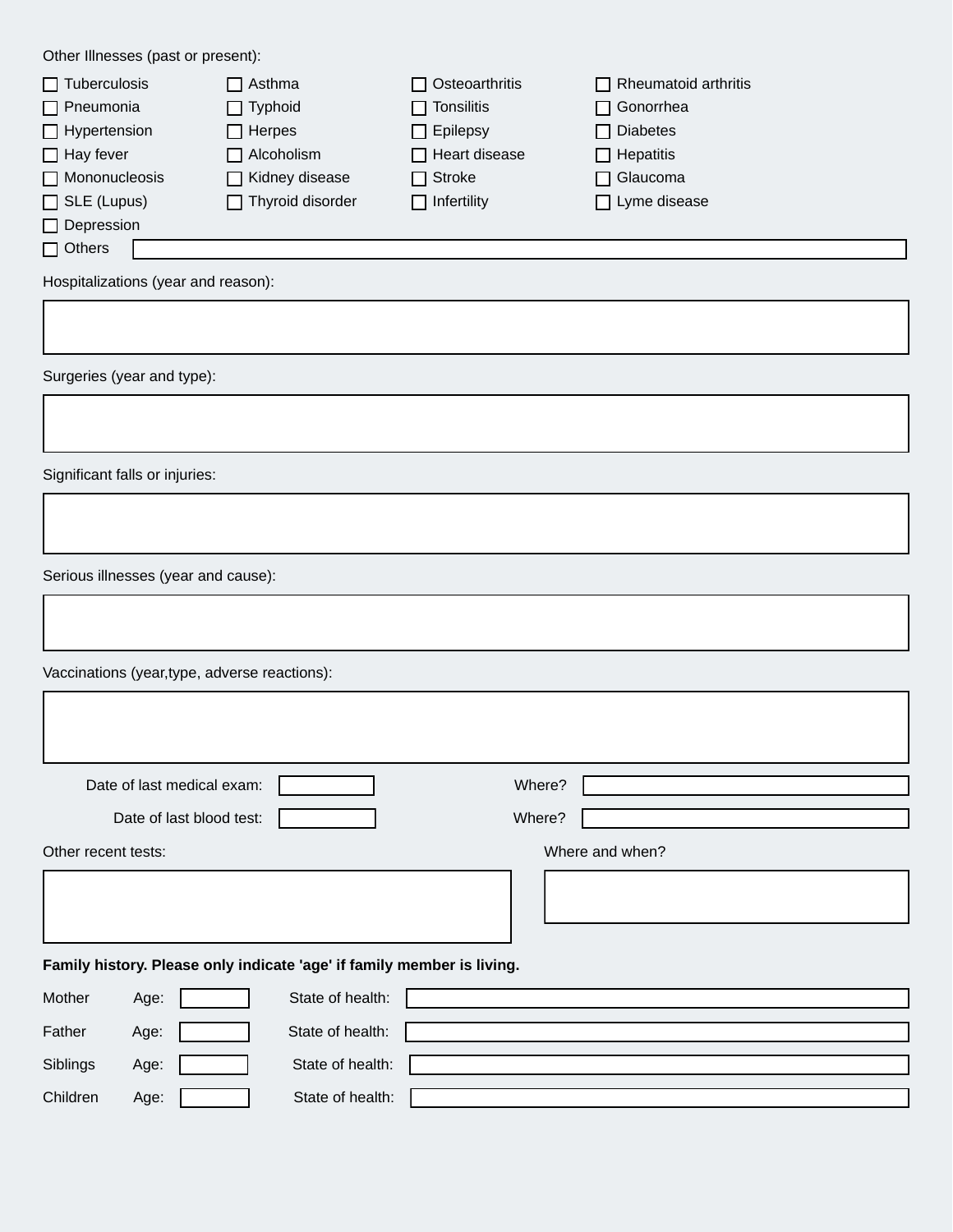## **Please check family history conditions.**

| $\Box$ Cancer         | <b>Diabetes</b>             | Heart disease    |
|-----------------------|-----------------------------|------------------|
| High blood pressure   | $\sqcap$ Stroke             | $\Box$ Epilepsy  |
| $\Box$ Asthma         | Mental illness              | $\Box$ Hay fever |
| $\Box$ Alcoholism     | ヿ Glaucoma                  | $\sqcap$ Hives   |
| $\Box$ Kidney disease | Physical or emotional abuse | Tuberculosis     |
| $\Box$ Others         |                             |                  |

## **Medications. Please include dosage and how long taken.**

Prescription Medications:

Non-prescription: Herbs and vitamins

## **Allergies**

List any allergies or adverse reactions to inhalants, foods, medicines, perfumes, smoke, chemicals, etc.

Have you had an occupational or environmental exposure to noxious or hazardous substances?

O Yes O No

If yes, please explain:

Have you ever been exposed to any of the following?

| Agricultural chemicals<br>(pesticides, insecticides)? | $\bigcirc$ Yes<br>$\bigcirc$ No  | How long? | How much? |  |
|-------------------------------------------------------|----------------------------------|-----------|-----------|--|
| Industrial/workplace chemicals?                       | $\bigcirc$ Yes<br>$\bigcirc$ No  | How long? | How much? |  |
| Cigarette smoking?                                    | Yes<br>$\Omega$<br>$\bigcirc$ No | How long? | How much? |  |
| Second hand smoke?                                    | $\bigcirc$ Yes<br>$\bigcirc$ No  | How long? | How much? |  |
| Alcohol use?                                          | $\bigcirc$ Yes<br>$\bigcirc$ No  | How long? | How much? |  |
| Recreational drugs?                                   | $\bigcirc$ Yes<br>No<br>∩        | How long? | How much? |  |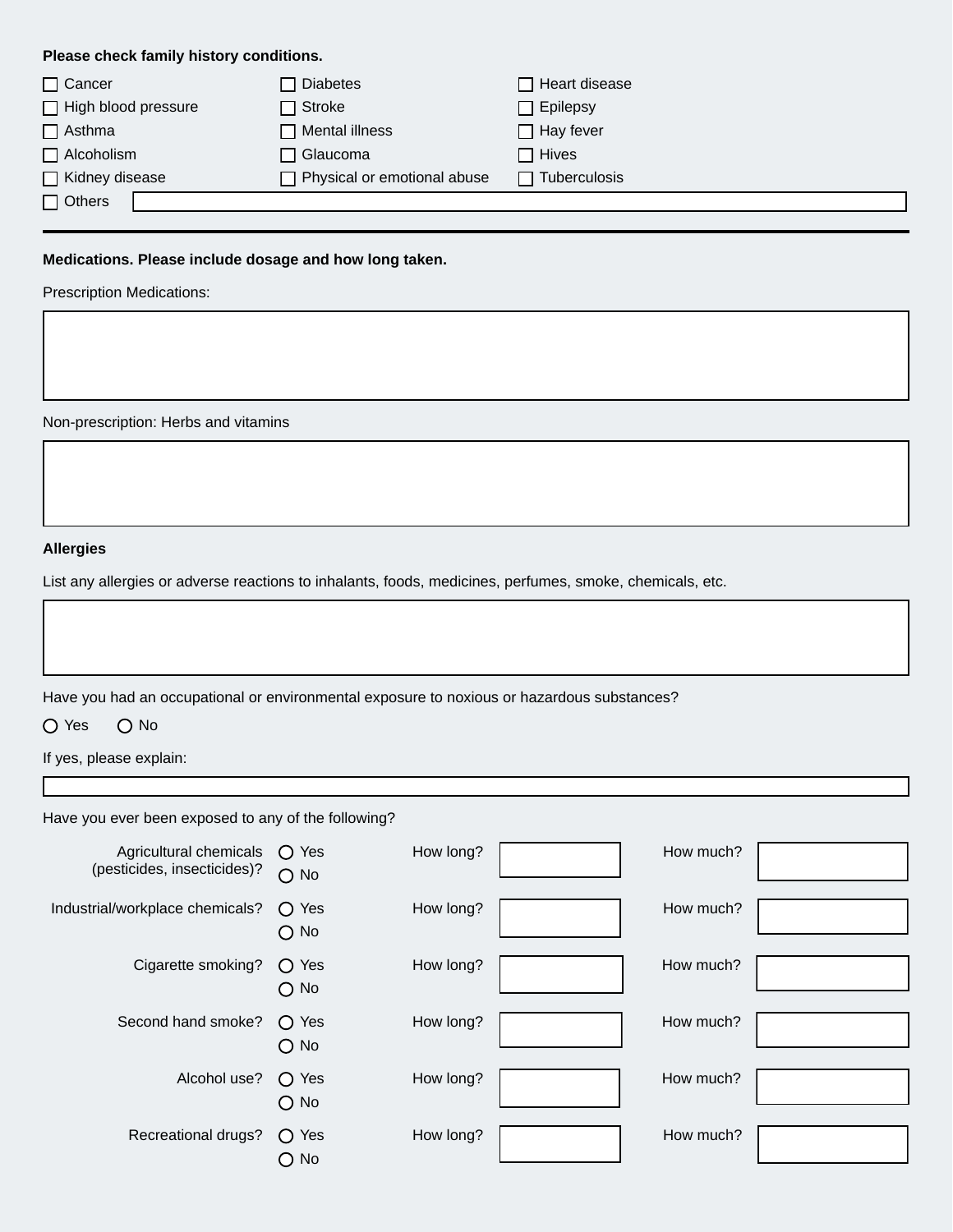| Electromagnetic fields?                                                                 | $\bigcirc$ Yes<br>$\bigcirc$ No   | How long?       |                 | How much?              |            |
|-----------------------------------------------------------------------------------------|-----------------------------------|-----------------|-----------------|------------------------|------------|
| Other?                                                                                  | $\bigcirc$ Yes<br>$\bigcirc$ No   | Explain:        |                 |                        |            |
| Habits:                                                                                 |                                   |                 |                 |                        |            |
| Do you drink coffee?<br>$\Box$ Yes, currently<br>$\Box$ Yes, in the past<br>$\Box$ No   | Which kind:<br>$\Box$ Caffeinated | □ Decaffeinated |                 | How many cups per day? |            |
| Do you drink alcoholic beverages?<br>$\Box$ Yes, currently<br>Yes, in past<br>$\Box$ No |                                   | What kind?      |                 | How many per week?     |            |
| Tobacco: Do you smoke/chew?<br>$\Box$ Yes, currently<br>Yes, in past<br>$\Box$ No       |                                   | How many years? |                 | How much?              | How often? |
| Recreational drug use?                                                                  |                                   | Explain:        |                 |                        |            |
| $\Box$ Yes, currently<br>$\Box$ Yes, in past<br>$\Box$ No                               |                                   |                 |                 |                        |            |
| General:                                                                                |                                   |                 |                 |                        |            |
| Do you sleep well?                                                                      | Average                           |                 | Do you          | $\bigcirc$ Yes         |            |
| $\bigcirc$ No<br>$\bigcirc$ Yes                                                         | hours per                         | night:          | wake<br>rested? | $O$ No                 |            |
| Do you exercise regularly?<br>$\bigcirc$ Yes<br>$O$ No                                  | What type?                        |                 | How often?      |                        |            |
| How would you describe your<br>sense of well-being?                                     |                                   |                 |                 |                        |            |
| What is your stamina or general<br>energy like?                                         |                                   |                 |                 |                        |            |

# **Food issues/sensitivities:**

| Do you have any food allergies? |  |  |  |
|---------------------------------|--|--|--|
|---------------------------------|--|--|--|

O Yes

If yes, please list: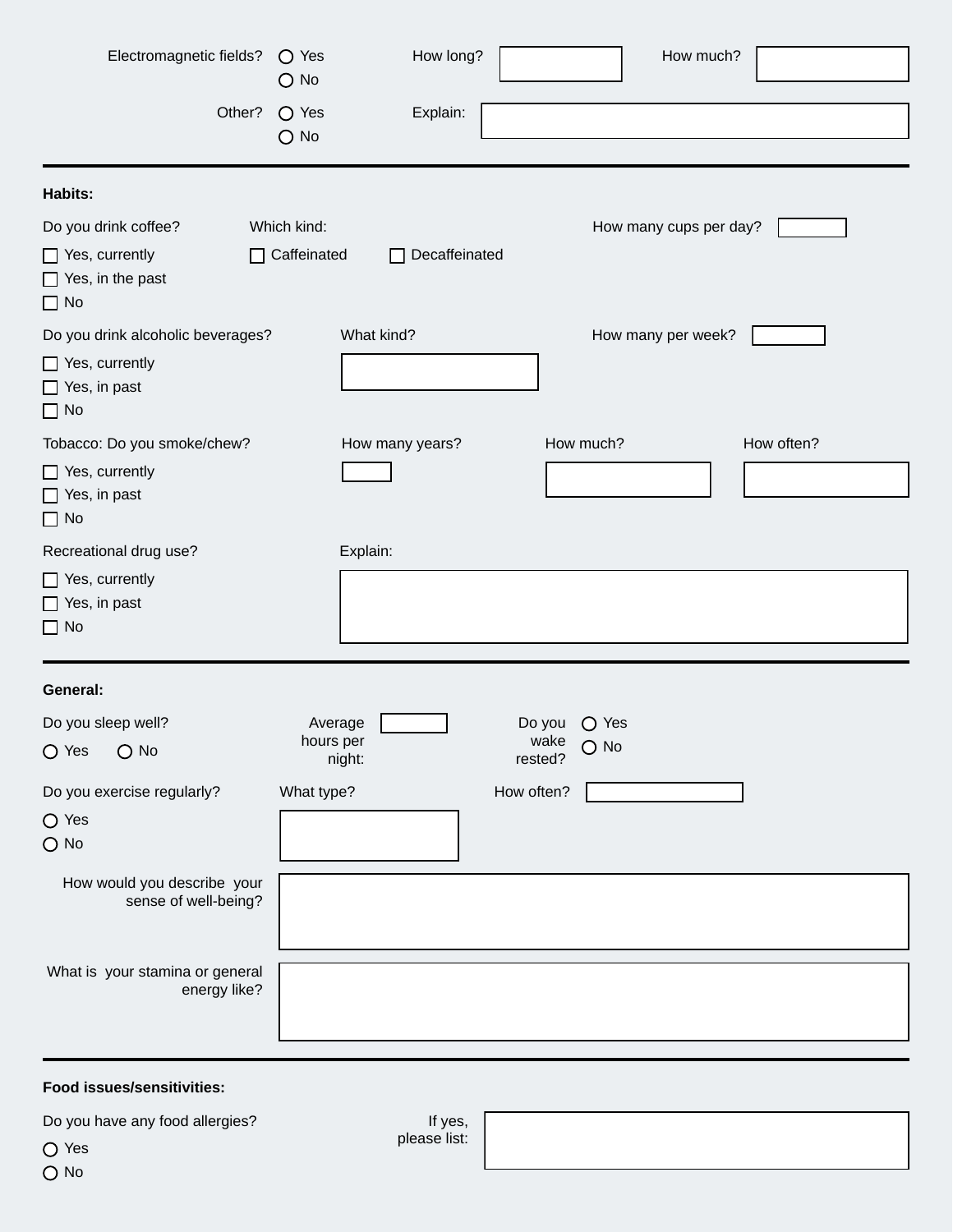| Do any foods give you significant gas, pain, |  |
|----------------------------------------------|--|
| or bloating?                                 |  |

If yes, please list:

O Yes

O No

#### **Gastrointestinal:**

Does food generally sit well in your stomach and digest without difficulty?

| $\bigcirc$ Yes | $\bigcirc$ No                                                  |                |               |                                                 |
|----------------|----------------------------------------------------------------|----------------|---------------|-------------------------------------------------|
|                | Are your bowel movements<br>generally formed or loose?         | Color?         |               | How often do you have a bowel movement?         |
|                |                                                                |                |               |                                                 |
|                | Do you have gas or abdominal bloating?                         |                |               | Do you need to strain to have a bowel movement? |
| $\bigcirc$ Yes | $\bigcirc$ No                                                  | $\bigcirc$ Yes | $\bigcirc$ No |                                                 |
|                | Do you have hemorrhoids or any other rectal or bowel problems? |                |               | If yes, please explain:                         |
| $\bigcirc$ Yes | $\bigcirc$ No                                                  |                |               |                                                 |
|                |                                                                |                |               |                                                 |

**Diet:** *Please include TWO samples of each meal (what you eat everyday or nearly everyday). Include what you drink with your meals, desserts, and snacks.*

| Breakfast 1:                                                        |                                                                           | Breakfast 2:                                                           |                                                        |  |
|---------------------------------------------------------------------|---------------------------------------------------------------------------|------------------------------------------------------------------------|--------------------------------------------------------|--|
| Morning snack 1:                                                    |                                                                           | Morning snack 2:                                                       |                                                        |  |
| Lunch 1:                                                            |                                                                           | Lunch 2:                                                               |                                                        |  |
| Afternoon snack 1:                                                  |                                                                           | Afternoon snack 2:                                                     |                                                        |  |
| Dinner 1:                                                           |                                                                           | Dinner 2:                                                              |                                                        |  |
| General digestion problems - past & present:                        |                                                                           |                                                                        |                                                        |  |
| Acid indigestion:                                                   | Acid reflux:                                                              | Colitis:                                                               | Constipation:                                          |  |
| $\Box$ No<br>$\Box$ Yes, past<br>$\Box$ Yes, currently              | $\Box$ No<br>$\Box$ Yes, past<br>$\Box$ Yes, currently                    | $\Box$ No<br>$\Box$ Yes, past<br>$\Box$ Yes, currently                 | $\Box$ No<br>$\Box$ Yes, past<br>$\Box$ Yes, currently |  |
| Diarrhea:<br>$\Box$ No<br>$\Box$ Yes, past<br>$\Box$ Yes, currently | Diverticulitis:<br>$\Box$ No<br>$\Box$ Yes, past<br>$\Box$ Yes, currently | Hiatal hernia:<br>$\Box$ No<br>$\Box$ Yes, past<br>Yes, currently<br>П |                                                        |  |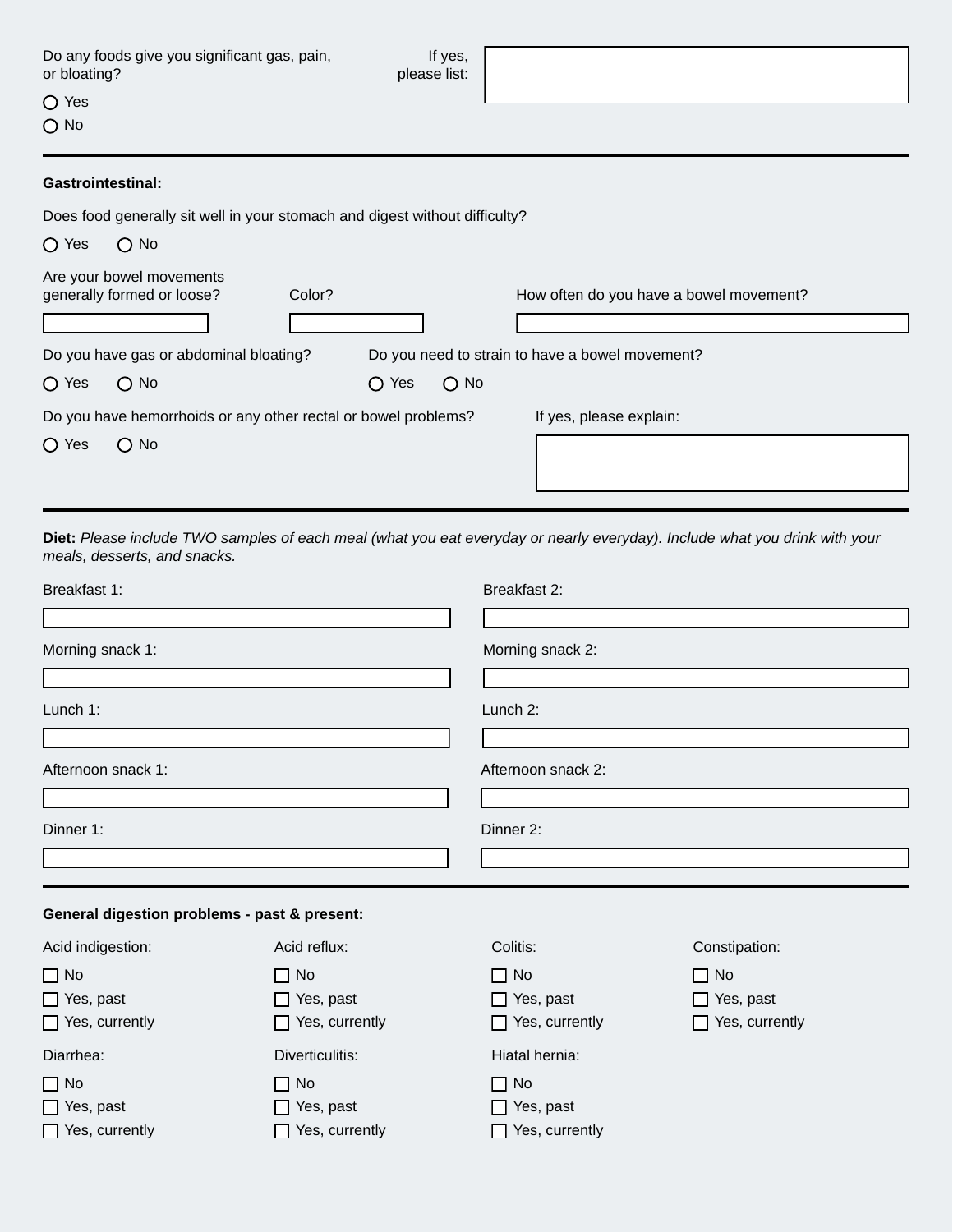| Irritable Bowel Syndrome:                                 | Ulcers:              |               |                                       |  |  |  |  |
|-----------------------------------------------------------|----------------------|---------------|---------------------------------------|--|--|--|--|
| $\Box$ No                                                 | $\Box$ No            |               |                                       |  |  |  |  |
| Yes, past                                                 | Yes, past            |               |                                       |  |  |  |  |
| Yes, currently                                            | Yes, currently       |               |                                       |  |  |  |  |
| <b>Female Gynecological History:</b><br>Age menses began: | Number of flow days: | Cycle length: | Date of last menstrual period:        |  |  |  |  |
|                                                           |                      |               |                                       |  |  |  |  |
| Excessive cramping:                                       | Excessive flow:      |               | Bleeding or spotting between periods: |  |  |  |  |
|                                                           |                      |               |                                       |  |  |  |  |

Abnormal discharge: Regular cycles? Experience symptoms or premenstrual tension:

 $O$  No

O Yes O No O Yes

Do you have a history of any of the following vaginal infections?

O Yes O No

| $\Box$ Yeast<br>$\Box$ Vaginitis                                                                  | Gonorrhea<br>HPV (wart virus)                  | $\Box$ Syphilis | $\Box$ Herpes     |                | Chlamydia<br>П                         |  |  |  |  |
|---------------------------------------------------------------------------------------------------|------------------------------------------------|-----------------|-------------------|----------------|----------------------------------------|--|--|--|--|
| Do you have a history of ovarian cysts, uterine fibroids or endometriosis? If so, please explain: |                                                |                 |                   |                |                                        |  |  |  |  |
|                                                                                                   |                                                |                 |                   |                |                                        |  |  |  |  |
| Date of last pap:                                                                                 | Pap status:                                    |                 |                   |                | If you have had an abnormal pap, when? |  |  |  |  |
|                                                                                                   | O Normal<br>O Abnormal                         |                 |                   |                |                                        |  |  |  |  |
| Please list the number of each of the following:                                                  |                                                |                 |                   |                |                                        |  |  |  |  |
| Pregnancies:                                                                                      | Live births:<br>Miscarriages:                  |                 | Abortions:        |                |                                        |  |  |  |  |
| Type of birth control:                                                                            | Difficulty conceiving?<br>Pain on intercourse? |                 |                   |                |                                        |  |  |  |  |
|                                                                                                   |                                                | $\bigcirc$ Yes  | $\bigcirc$ No     | $\bigcirc$ Yes | $O$ No                                 |  |  |  |  |
| Menopausal symptoms:                                                                              |                                                |                 |                   |                |                                        |  |  |  |  |
|                                                                                                   |                                                |                 |                   |                |                                        |  |  |  |  |
| Sexually active?                                                                                  | Having sexual difficulties?                    |                 |                   |                |                                        |  |  |  |  |
| $\bigcirc$ Yes<br>$\bigcirc$ No                                                                   | $\bigcirc$ Yes<br>$\bigcirc$ No                |                 |                   |                |                                        |  |  |  |  |
| <b>Breasts:</b>                                                                                   |                                                |                 |                   |                |                                        |  |  |  |  |
| I do self exams regularly:                                                                        | Consistently have lumps:                       |                 | Nipple discharge: |                | Implants:                              |  |  |  |  |
| $\bigcirc$ Yes                                                                                    | $\bigcirc$ Yes                                 |                 | $\bigcirc$ Yes    |                | $\bigcirc$ Yes                         |  |  |  |  |
| $\bigcirc$ No                                                                                     | $\bigcirc$ No                                  |                 | $O$ No            |                | $\bigcirc$ No                          |  |  |  |  |
| Any pain or tenderness?                                                                           | Have you had a mammogram?                      |                 | If yes, when?     |                | Results:                               |  |  |  |  |
| $\bigcirc$ Yes                                                                                    | $\bigcirc$ Yes                                 |                 |                   |                | O Normal                               |  |  |  |  |
| $\bigcirc$ No                                                                                     | $\bigcirc$ No                                  |                 |                   |                | O Abnormal                             |  |  |  |  |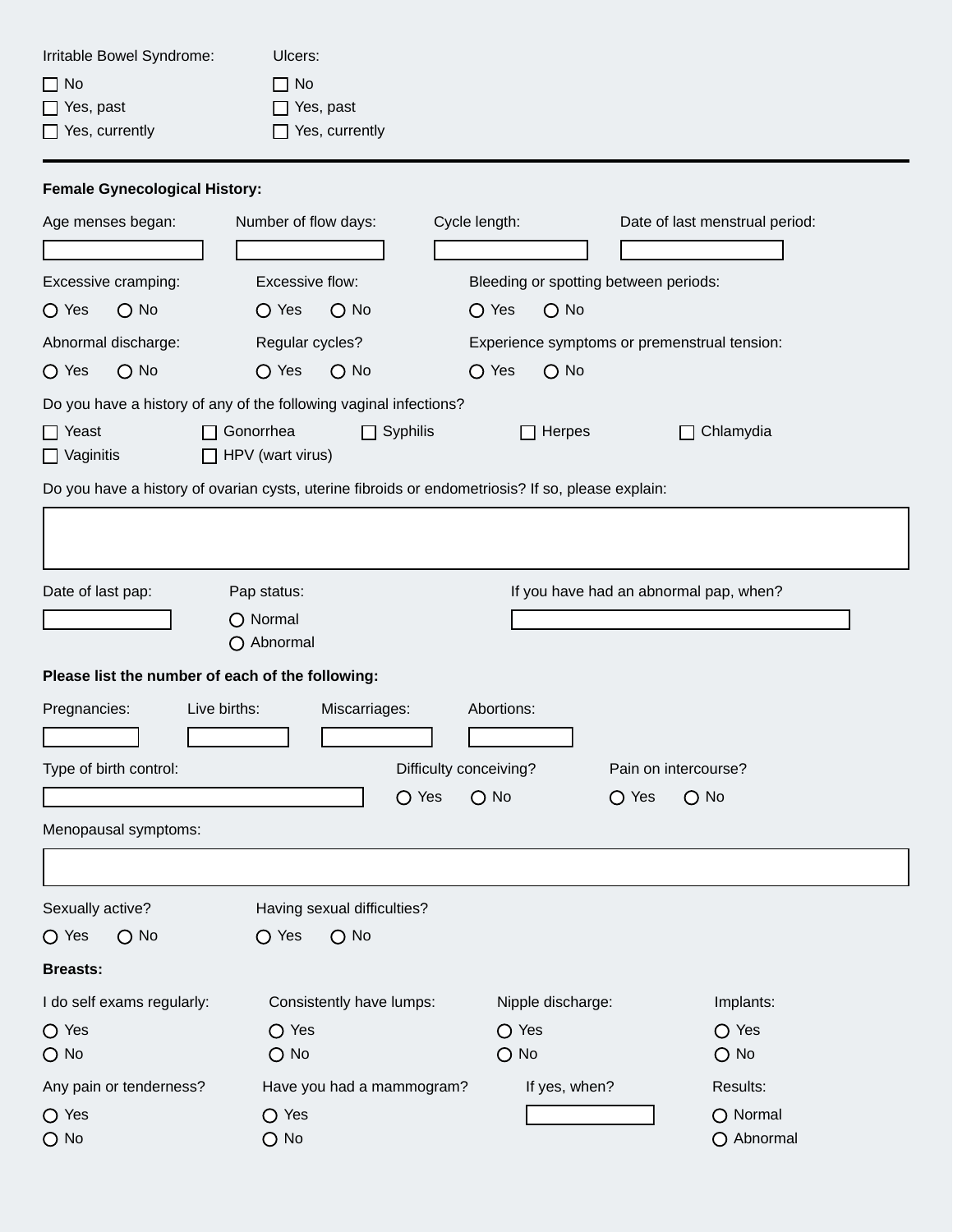|  | Comments: |
|--|-----------|
|--|-----------|

 $\overline{\Gamma}$ 

|                                                   | <b>Review of Systems -</b> | Please check appropriate response: |                 |                 |          | $Y =$ condition you 'currently' have $N =$ condition you 'never' had $P =$ condition you had in the 'past' |
|---------------------------------------------------|----------------------------|------------------------------------|-----------------|-----------------|----------|------------------------------------------------------------------------------------------------------------|
| Night sweats:                                     |                            |                                    | Fatigue:        |                 |          |                                                                                                            |
| $\Box$ Y                                          | $\Box P$                   | $\Box$ N                           | $\Box$ Y        | $\Box P$        | $\Box$ N |                                                                                                            |
| Skin:                                             |                            |                                    |                 |                 |          |                                                                                                            |
| Rashes:                                           |                            |                                    | Inflammation:   |                 |          | Infection:                                                                                                 |
| $\Box$ Y                                          | $\Box$ P                   | $\Box$ N                           | $\Box$ Y        | $\Box P$        | $\Box$ N | $\Box$ Y<br>$\Box$ P<br>$\Box N$                                                                           |
|                                                   | Change in hair/nails:      |                                    | Growths:        |                 |          |                                                                                                            |
| $\Box$ Y                                          | $\Box P$                   | $\Box$ N                           | $\Box$ Y        | $\Box$ P        | $\Box$ N |                                                                                                            |
| Head:                                             |                            |                                    |                 |                 |          |                                                                                                            |
| Headache:                                         |                            |                                    | Head injury:    |                 |          | Dizziness:                                                                                                 |
| $\Box$ Y                                          | $\Box$ P                   | $\Box$ N                           | $\Box$ Y        | $\Box P$        | $\Box$ N | $\Box P$<br>$\Box$ Y<br>$\Box$ N                                                                           |
|                                                   | <b>Eyes and Ears:</b>      |                                    |                 |                 |          |                                                                                                            |
|                                                   | Impaired vision:           |                                    | Ringing:        |                 |          | Ache/itch:                                                                                                 |
| ПY                                                | $\Box$ P                   | $\Box$ N                           | $\Box$ Y        | $\Box$ P        | $\Box$ N | ∏ Y<br>$\Box$ P<br>$\Box$ N                                                                                |
|                                                   | <b>Nose and Sinus:</b>     |                                    |                 |                 |          |                                                                                                            |
|                                                   | Post nasal drip:           |                                    |                 | Frequent colds: |          | Nose bleeds:                                                                                               |
| $\Box$ $Y$ $\Box$ $P$                             |                            | $\Box$ N                           | $\Box$ Y        | $\Box$ P        | $\Box$ N | $\Box$ Y<br>$\Box N$<br>$\Box P$                                                                           |
| Stuffiness:                                       |                            |                                    |                 | Sinus problems: |          |                                                                                                            |
| $\Box$ Y                                          | $\Box P$                   | $\Box$ N                           | $\Box$ Y        | $\Box P$        | $\Box$ N |                                                                                                            |
| Neck:                                             |                            |                                    |                 |                 |          |                                                                                                            |
|                                                   | Swollen glands:            |                                    | Pain/stiffness: |                 |          |                                                                                                            |
| $\Box$ Y                                          | $\Box$ P                   | $\Box$ N                           | $\Box$ Y        | $\Box$ P        | $\Box$ N |                                                                                                            |
|                                                   | Mouth & Throat:            |                                    |                 |                 |          |                                                                                                            |
| Sore tongue:<br>Gum problems:<br>Dental problems: |                            |                                    |                 |                 |          |                                                                                                            |
| $\Box$ Y                                          | $\Box P$                   | $\Box$ N                           | $\Box$ Y        | $\Box P$        | $\Box$ N | $\Box$ Y<br>$\Box P$<br>$\Box$ N                                                                           |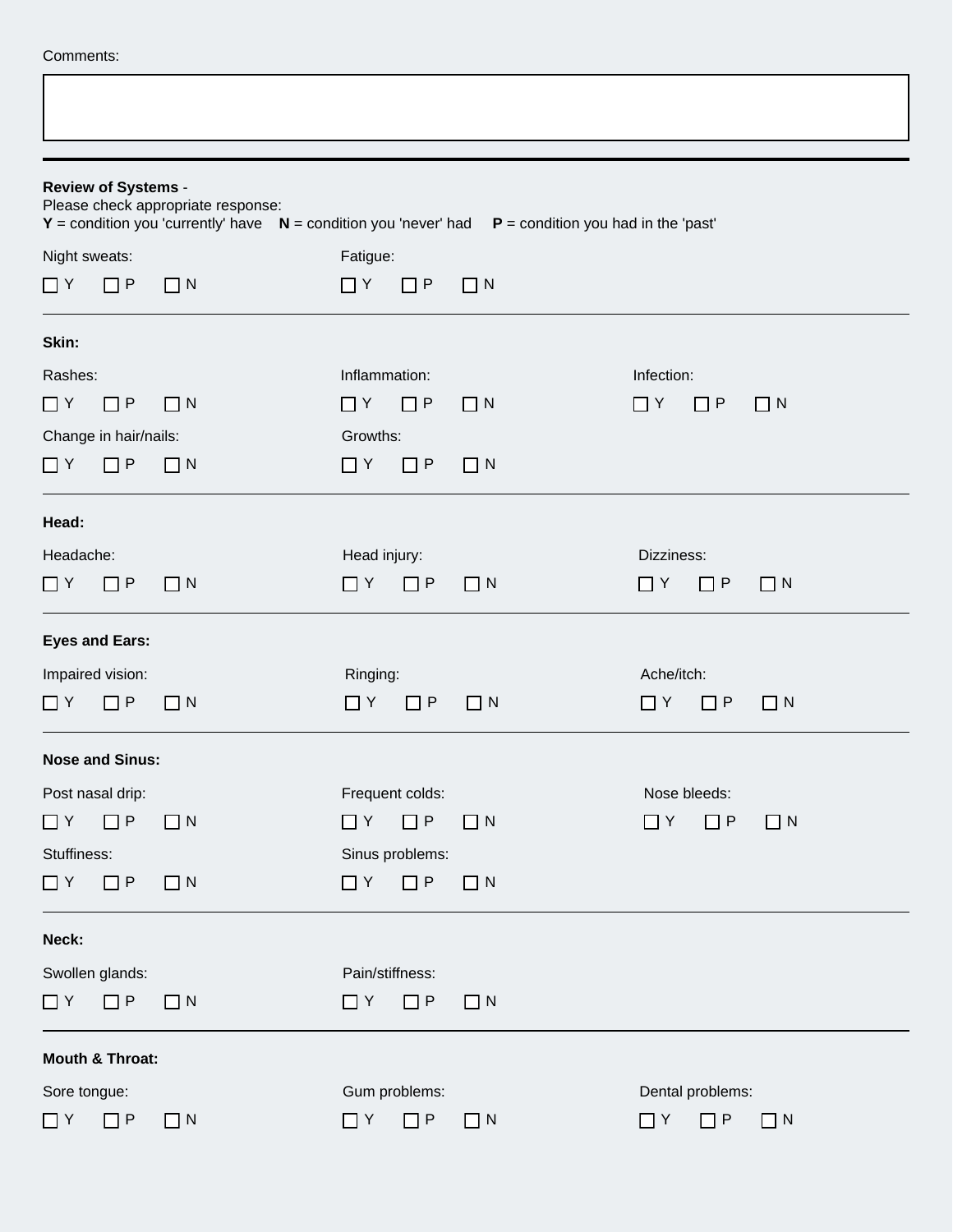| Frequent sore throat:      |          | Sores in mouth or on lips: |                 | Hoarseness:                                |
|----------------------------|----------|----------------------------|-----------------|--------------------------------------------|
| $\Box$ P<br>$\Box$ Y       | $\Box$ N | $\Box$ Y<br>$\Box P$       | $\Box$ N        | $\Box$ Y<br>$\Box$ P<br>$\Box$ N           |
| Root canals:               |          | Amalgam fillings:          |                 | If amalgam fillings were removed,<br>when: |
| $\Box P$<br>$\Box$ Y       | $\Box$ N | $\Box$ Y<br>$\Box$ P       | $\Box$ N        |                                            |
|                            |          |                            |                 |                                            |
| <b>Blood:</b>              |          |                            |                 |                                            |
| Anemia:                    |          | Easy bleeding/bruising:    |                 |                                            |
| $\Box$ Y<br>$\Box$ P       | $\Box$ N | $\Box P$<br>$\Box$ Y       | $\Box$ N        |                                            |
| <b>Respiratory:</b>        |          |                            |                 |                                            |
| Cough:                     |          | Wheezing:                  |                 | Spitting blood:                            |
| $\Box$ Y<br>$\Box$ P       | $\Box$ N | $\Box$ Y<br>$\Box P$       | $\Box$ N        | $\Box$ Y<br>$\Box$ P<br>$\Box$ N           |
| Pain on breathing:         |          | Positive TB test:          |                 | Difficulty breathing:                      |
| $\Box P$<br>$\Box$ Y       | $\Box$ N | $\Box P$<br>$\Box$ Y       | $\Box$ N        | $\Box$ Y<br>$\Box$ P<br>$\Box$ N           |
| Shortness of breath:       |          | When?                      |                 |                                            |
| $\Box$ Y<br>$\Box P$       | $\Box$ N | $\Box$ lying down          | $\Box$ at night |                                            |
|                            |          | $\Box$ Other               |                 |                                            |
| Heart:                     |          |                            |                 |                                            |
| Heart disease:             |          | High blood pressure:       |                 | Rheumatic fever:                           |
| $\Box P$<br>$\Box$ Y       | $\Box$ N | $\Box P$<br>$\Box$ Y       | $\Box$ N        | $\Box$ P<br>$\Box$ Y<br>$\Box$ N           |
| Chest pain:                |          | Palpitations:              |                 | Ankle swelling:                            |
| $\Box$ P<br>$\Box$ Y       | $\Box$ N | $\Box P$<br>$\Box$ Y       | $\Box$ N        | $\Box P$<br>$\Box$ Y<br>$\Box$ N           |
| Digestion:                 |          |                            |                 |                                            |
| Heartburn:                 |          | Nausea:                    |                 | Vomiting:                                  |
| $\Box$ P<br>$\Box$ Y       | $\Box$ N | $\Box$ $Y$ $\Box$ $P$      | $\Box$ N        | $\Box$ $Y$ $\Box$ $P$<br>$\Box$ N          |
| Hemorrhoids:               |          | Loose stools:              |                 | Belching or gas:                           |
| $\Box$ Y<br>$\Box P$       | $\Box$ N | $\Box$ Y<br>$\Box P$       | $\Box$ N        | $\Box$ Y<br>$\Box$ P<br>$\Box N$           |
|                            |          |                            |                 |                                            |
| Stomach pain:              |          | Blood in stools:           |                 | Trouble swallowing:                        |
| $\Box$ Y<br>$\Box$ P       | $\Box$ N | $\Box$ Y<br>$\Box P$       | $\Box$ N        | $\Box$ Y<br>$\Box P$<br>$\Box$ N           |
| Liver/gallbladder disease: |          |                            |                 |                                            |
| $\Box$ P<br>$\Box$ Y       | $\Box$ N |                            |                 |                                            |
| Urinary:                   |          |                            |                 |                                            |
| Pain on urination:         |          | Frequency at night:        |                 | Increased frequency:                       |
| $\Box$ P<br>$\Box$ Y       | $\Box$ N | $\Box$ Y<br>$\Box P$       | $\Box$ N        | $\Box P$<br>$\Box$ Y<br>$\Box$ N           |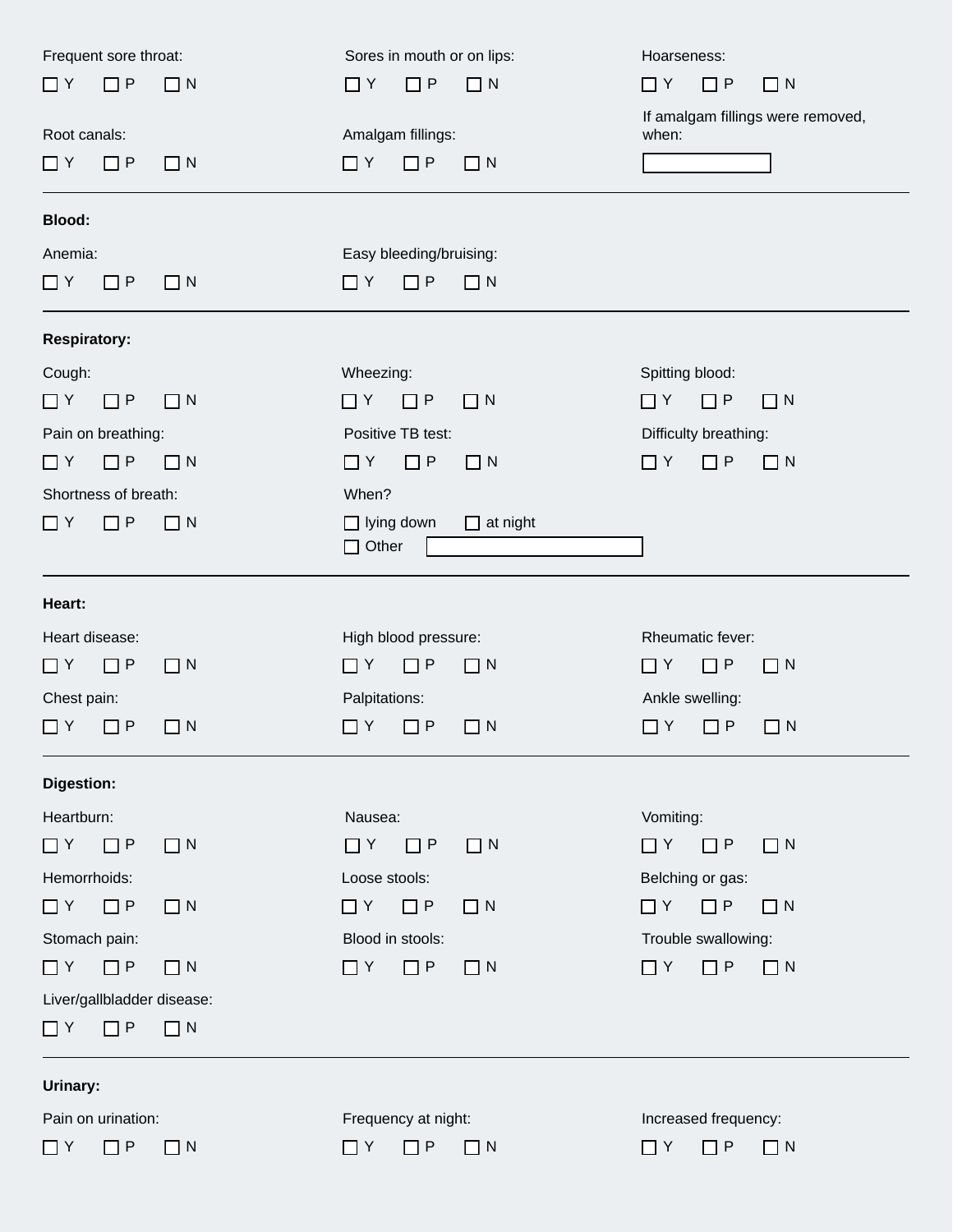| Inability to hold urine:         | Vomiting:                        | <b>Bladder infections:</b>       |  |  |  |  |
|----------------------------------|----------------------------------|----------------------------------|--|--|--|--|
| $\Box P$<br>$\Box$ N<br>$\Box$ Y | $\Box$ N<br>$\Box$ Y<br>$\Box$ P | $\Box$ Y<br>$\Box$ P<br>$\Box$ N |  |  |  |  |
|                                  |                                  |                                  |  |  |  |  |
| Neurological:                    |                                  |                                  |  |  |  |  |
| Fainting:                        | Seizures:                        | Paralysis:                       |  |  |  |  |
| $\Box$ Y<br>$\Box P$<br>$\Box$ N | $\Box P$<br>$\Box$ Y<br>$\Box$ N | $\Box$ Y<br>$\Box$ P<br>$\Box$ N |  |  |  |  |
| Muscle weakness:                 | Numbness or tingle:              | Loss of memory:                  |  |  |  |  |
| $\Box$ Y<br>$\Box P$<br>$\Box$ N | $\Box$ Y<br>$\Box P$<br>$\Box N$ | $\Box$ Y<br>$\Box$ P<br>$\Box$ N |  |  |  |  |
| <b>Emotional:</b>                |                                  |                                  |  |  |  |  |
| Anxiety or nervousness:          | Mood swings:                     | Depression:                      |  |  |  |  |
| $\Box P$<br>$\Box$ N<br>$\Box$ Y | $\Box$ Y<br>$\Box P$<br>$\Box$ N | $\Box$ Y<br>$\Box$ P<br>$\Box$ N |  |  |  |  |
| Tension:                         |                                  |                                  |  |  |  |  |
| $\Box$ Y<br>$\Box P$<br>$\Box$ N |                                  |                                  |  |  |  |  |
| Musculoskeletal:                 |                                  |                                  |  |  |  |  |
| Joint pain or stiffness:         | Broken bones:                    | Weakness:                        |  |  |  |  |
| $\Box P$<br>$\Box$ N<br>$\Box$ Y | $\Box$ Y<br>$\Box P$<br>$\Box$ N | $\Box P$<br>$\Box$ Y<br>$\Box$ N |  |  |  |  |
| Muscles spasms/cramps:           |                                  |                                  |  |  |  |  |
| $\Box$ N<br>$\Box$ Y<br>$\Box$ P |                                  |                                  |  |  |  |  |
| <b>Endocrine:</b>                |                                  |                                  |  |  |  |  |
| Thyroid problems:                | Excessive thirst:                | Excessive hunger:                |  |  |  |  |
| $\Box$ Y<br>$\Box P$<br>$\Box$ N | $\Box$ P<br>$\Box$ N<br>∐ Y      | $\Box$ Y<br>$\Box$ P<br>$\Box$ N |  |  |  |  |
| Heat or cold intolerance:        | Excessive weight gain:           |                                  |  |  |  |  |
| $\Box$ N<br>$\Box$ Y<br>$\Box P$ | $\Box$ Y<br>$\Box$ P<br>$\Box$ N |                                  |  |  |  |  |
| <b>Circulation:</b>              |                                  |                                  |  |  |  |  |
| Deep leg pain:                   | Cold hands or feet:              | Varicose veins:                  |  |  |  |  |
| $\Box$ Y<br>$\Box P$<br>$\Box$ N | $\Box$ Y<br>$\Box P$<br>$\Box$ N | $\Box$ Y<br>$\Box P$<br>$\Box$ N |  |  |  |  |
|                                  |                                  |                                  |  |  |  |  |
| <b>Male Reproductive System:</b> |                                  |                                  |  |  |  |  |
| Hernias:                         | Testicular masses:               | Venereal diseases:               |  |  |  |  |
| $\Box P$<br>$\Box$ N<br>$\Box$ Y | $\Box P$<br>$\Box$ Y<br>$\Box$ N | $\Box$ Y<br>$\Box P$<br>$\Box$ N |  |  |  |  |
| Prostate problems:               | Discharge or sores:              | Sexual difficulties:             |  |  |  |  |
| $\Box$ Y<br>$\Box$ P<br>$\Box$ N | $\Box$ Y<br>$\Box$ P<br>$\Box$ N | $\Box$ Y<br>$\Box P$<br>$\Box$ N |  |  |  |  |